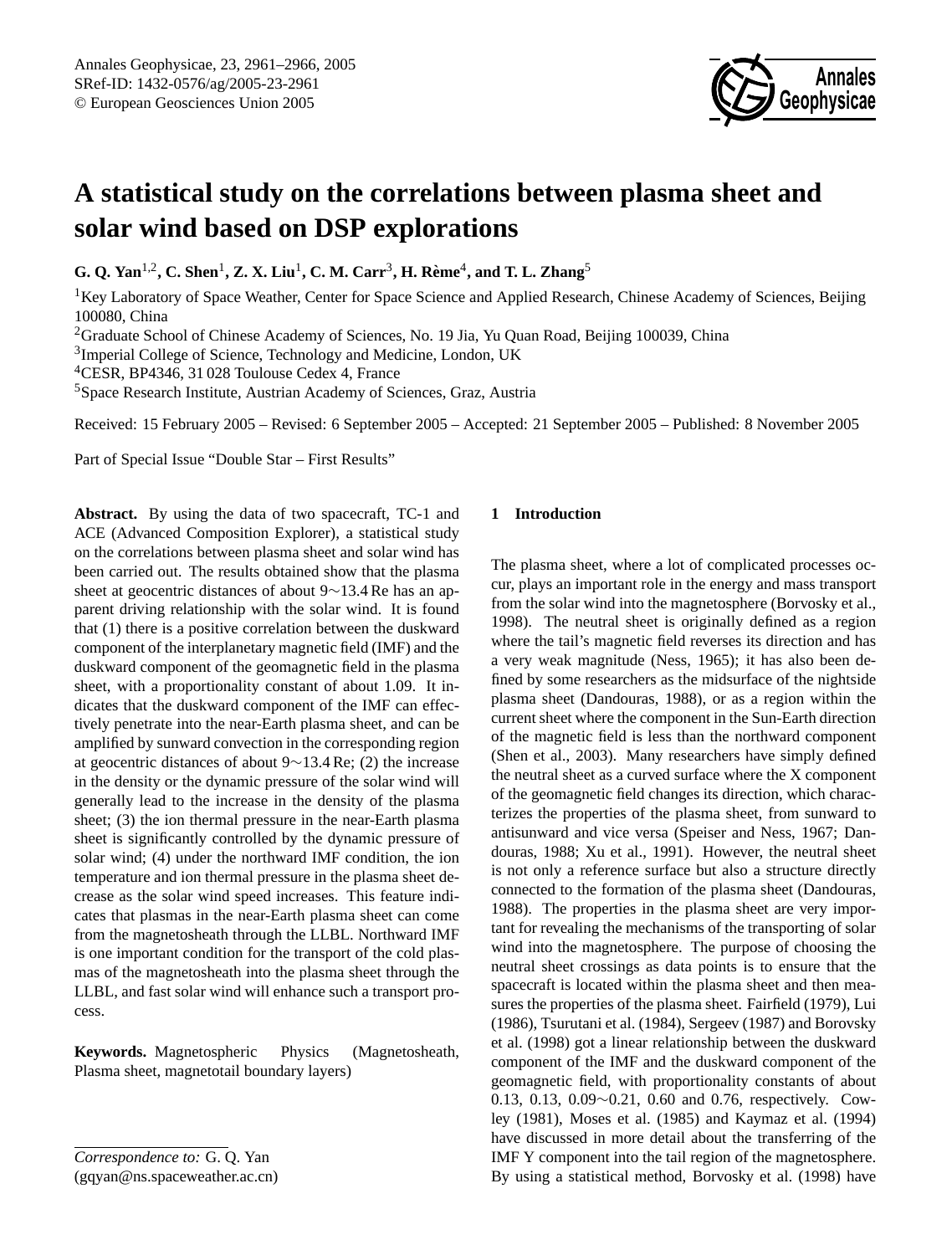

**Fig. 1.** The relationship between  $B<sub>y</sub>$  in solar wind and that in plasma sheet in GSM coordinates.

investigated the relationship between the plasmas in the tail region plasma sheet with geocentric distances of about 20 Re and that of the solar wind. Their results show the plasma sheet density's strong correlation with the density and dynamic pressure in solar wind, and that the plasma sheet thermal pressure is strongly controlled by solar wind dynamic pressure. However, the properties of the plasma sheet depend on the geocentric distances (Slavin et al., 1985; Nishida, 2000).

In this work, we have investigated the correlations between solar wind and near-Earth plasma sheet. In Sect. 2, the data are described; Sect. 3 presents the results of the investigations; Sect. 4 gives the summary and conclusions.

## **2 Data**

The Double Star Programme (DSP) (Liu et al., 2005; Shen and Liu, 2005, this issue) provides a precious opportunity for investigating various regions of the near-Earth magnetosphere. From July through October of 2004, the equatorial spacecraft (TC-1) of DSP could cross the near-Earth plasma sheet of the magnetotail. The observations of TC-1, together with that of the ACE (Advanced Composition Explorer) spacecraft at L1 point, can be used to study the driving relationship between the solar wind and the Earth plasma sheet. The apogee of TC-1 is 13.4 Re, and the ACE spacecraft is located at the L1 point, which is about 235 Re upstream of the Earth in the solar wind. During the four months from July through October of 2004, the orbits of TC-1 have swept the near-Earth magnetotail with geocentric distances less than 13.4 Re. In addition, the spacecraft can cross the neutral sheet during each orbit. The neutral sheet crossings can be identified when the X component of geomagnetic field in Geocentric Solar Magnetic coordinates (GSM) passes the zero point, and by the data with a time resolution of 4 s, measured by the DSP instrument Flux Gate Magnetometer (FGM) (Carr et al., 2005). The Hot Ion Analyzer (HIA) (Réme et al.,  $2005$ ) measurements with a time resolution of ∼4 s provide some parameters of the plasma sheet, including the density  $(n)$ , velocity vector  $(V)$ , ion temperature  $(T)$ , and so on (Réme et al., 2001).

The time lag between the two measurements in the solar wind and plasma sheet can be described as  $X/V_{sw}$ , where X is the distance from the L1 point to the Earth's orbit. The speed of the solar wind is varying from about 300 to 1000 km/s. A large speed corresponds to a small lag and vice versa. In this study, the simultaneous solar wind measurements have been used to match the measurements in the Earth's neutral sheet, providing the properties of solar wind, such as IMF and solar wind speed, density and temperature and so on. Using the data available of TC-1 and data of ACE, we obtain 139 data points in neutral sheet which are corresponding to the ACE solar wind measurements simultaneously. In addition, all the vectors have been transformed into those in the GSM coordinates. The geocentric distances of the neutral sheet crossings range from 9 to 13.4 Re. A Gaussian fitting has been applied in the analysis, because it provides a line approaching the data points by minimizing the errors  $(\Delta x^2 + \Delta y^2)^{1/2}$ , which is better than a linear fitting. According to the principle of Hypothesis Tests, there exists a threshold for a correlation coefficient described as  $R_{\text{random}} = 2/N^{1/2}$ , in which N is the sample size, the number of data points. If  $|R| > R_{\text{random}}$ , there is a correlation at the confidence degree of 95%; otherwise, there is no correlation (Beyer, 1966; Bendat and Piersol, 1971). In this work, the number of data points is  $N=139$ , so the threshold is  $R_{\text{random}} = 0.17$ .

In Sect. 3, we will investigate (1) the correlation between the Y component of IMF in GSM and the magnetic field in the plasma sheet, (2) the density, temperature and ion's thermal pressure in the plasma sheet, influenced by solar wind speed, density and pressure. In Sect. 4, the summary and conclusions will be given.

# **3 Results of the correlations between solar wind and the plasma sheet parameters**

The transfer of the IMF Y component into the magnetotail has been talked about by different researchers (Cowley, 1981; Hammond et al., 1992; Fairfield, 1979; Lui 1986; Sergeev, 1987; Tsurutani et al., 1984; Kaymaz et al., 1994). Cowley (1981) interpreted it as the response of the magnetosphere to the torque imposed on the magnetotail by the IMF, while Moses et al. (1985) interpreted it as the plasma sheet field tilted due to convection with different directions in the two hemispheres. As shown in Fig. 1, the  $B_y$  in the solar wind and that in the plasma sheet have a strong positive correlation, with a coefficient of 0.50. The proportionality constant here is 1.09, larger than unity. The proportionality constant is also called the penetration factor by some researchers (Borvosky et al., 1998), which means the ratio of  $B_y$  in the plasma sheet and  $B_y$  in the solar wind. As a comparison, Fairfield (1979), Lui (1986), Tsurutani et al. (1984), Sergeev (1987) and Borovsky et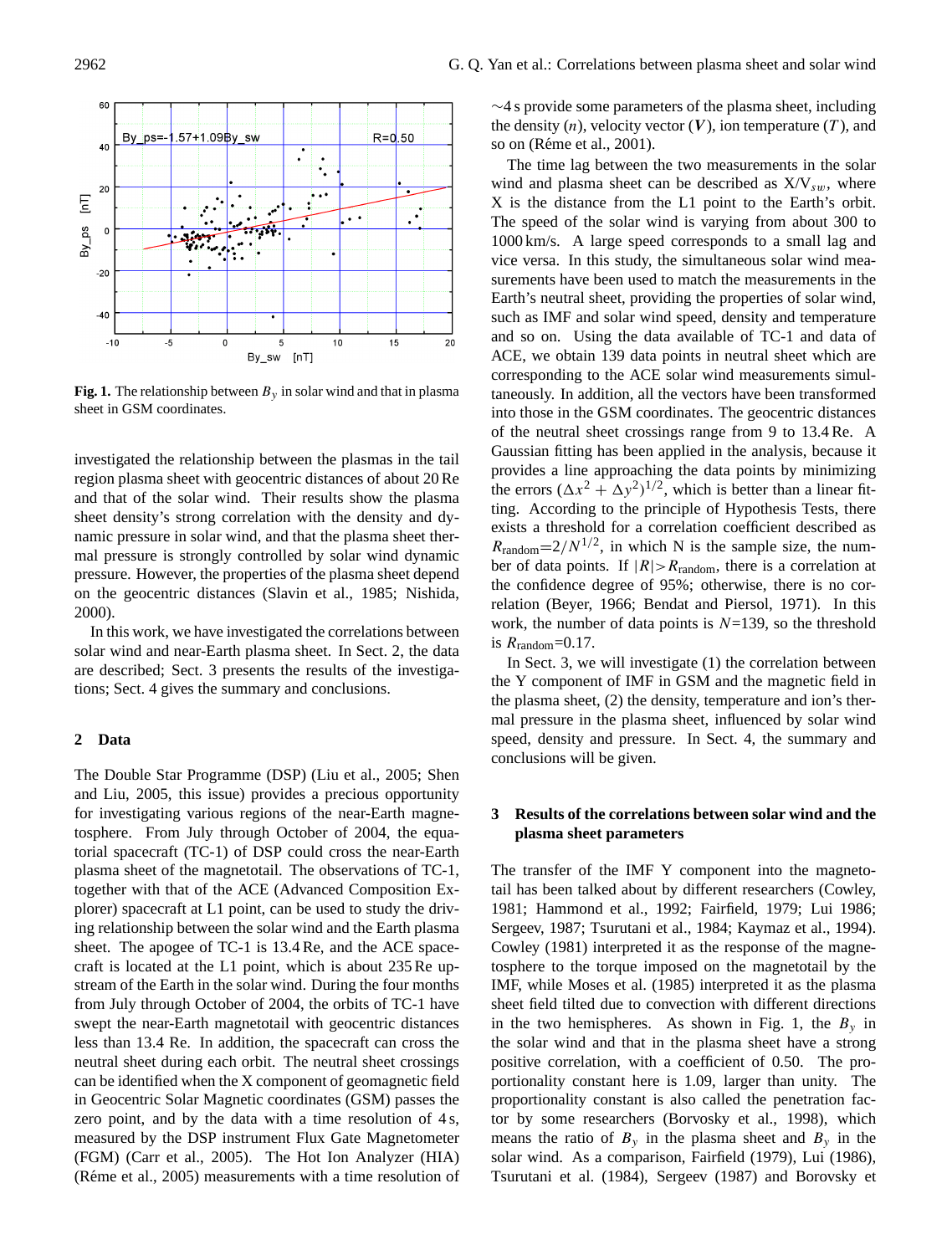

**Fig. 2.** The relationship between the density of the solar wind and that in the plasma sheet.



**Fig. 3.** The relationship between the ion thermal pressure of the solar wind and density in the plasma sheet.

al. (1998) obtained a different penetration factor of 0.13, 0.13, 0.09∼0.21, 0.60, and 0.76, respectively. Kaymaz et al. (1994) compared the previous results on this problem and it can be seen that the proportionality constant or penetration factor increases with the decreasing distance. And our result is consistent with such a trend. Voigt and Hilmer (1987) interpreted the  $B<sub>v</sub>$  in magnetotail as a smaller penetration component and a larger convection-induced component in plasma sheet. Hau and Erickson (1995) also gave a theoretic analysis of how the observed  $B<sub>v</sub>$  in plasma sheet can be amplified when convecting inward on the closed flux tubes. The proportionality constant of 1.09 in this work means that the observed  $B_y$  in plasma sheet is due to not only the penetration from IMF  $B<sub>v</sub>$ , but also due to the amplification by the sunward convection in this region. This may be why the proportionality constant is larger than unity, and penetration result is included in it.

Here we have investigated the relationship between the density of the solar wind and the density in the near-Earth plasma sheet, as demonstrated in Fig. 2. In the tail region



**Fig. 4.** The relationship between the dynamic pressure of the solar wind and density in the plasma sheet.



**Fig. 5.** The relationship between the dynamic pressure of the solar wind and the ion thermal pressure in the plasma sheet.

at about 9∼13.4 Re, there is a correlation coefficient of 0.31. This statistical feature possibly reflects that the plasmas in the plasma sheet may come from the solar wind. However, in the magnetotail region with geocentric distance of about 17.5∼22.5 Re, the solar wind density has a rather strong control upon the density in the plasma sheet, with a correlation coefficient of 0.74, as illustrated by Borovsky et al. (1998).

As Figs. 3 and 4 show, the thermal pressure of the solar wind has a weak correlation with the density in the near-Earth plasma sheet, while the correlation between the density in the plasma sheet and the solar wind dynamic pressure is larger, with a value of 0.41. So we can see that the density in the plasma sheet is influenced by the solar wind dynamic pressure rather than by the solar wind ion thermal pressure. The dynamic pressure of the solar wind plays a more important role during the plasma transport of solar wind into magnetosphere. In fact, the dynamic pressure is much larger than the thermal pressure in the solar wind.

Figure 5 shows that there is a strong, positive correlation between the thermal pressure of ions in the plasma sheet and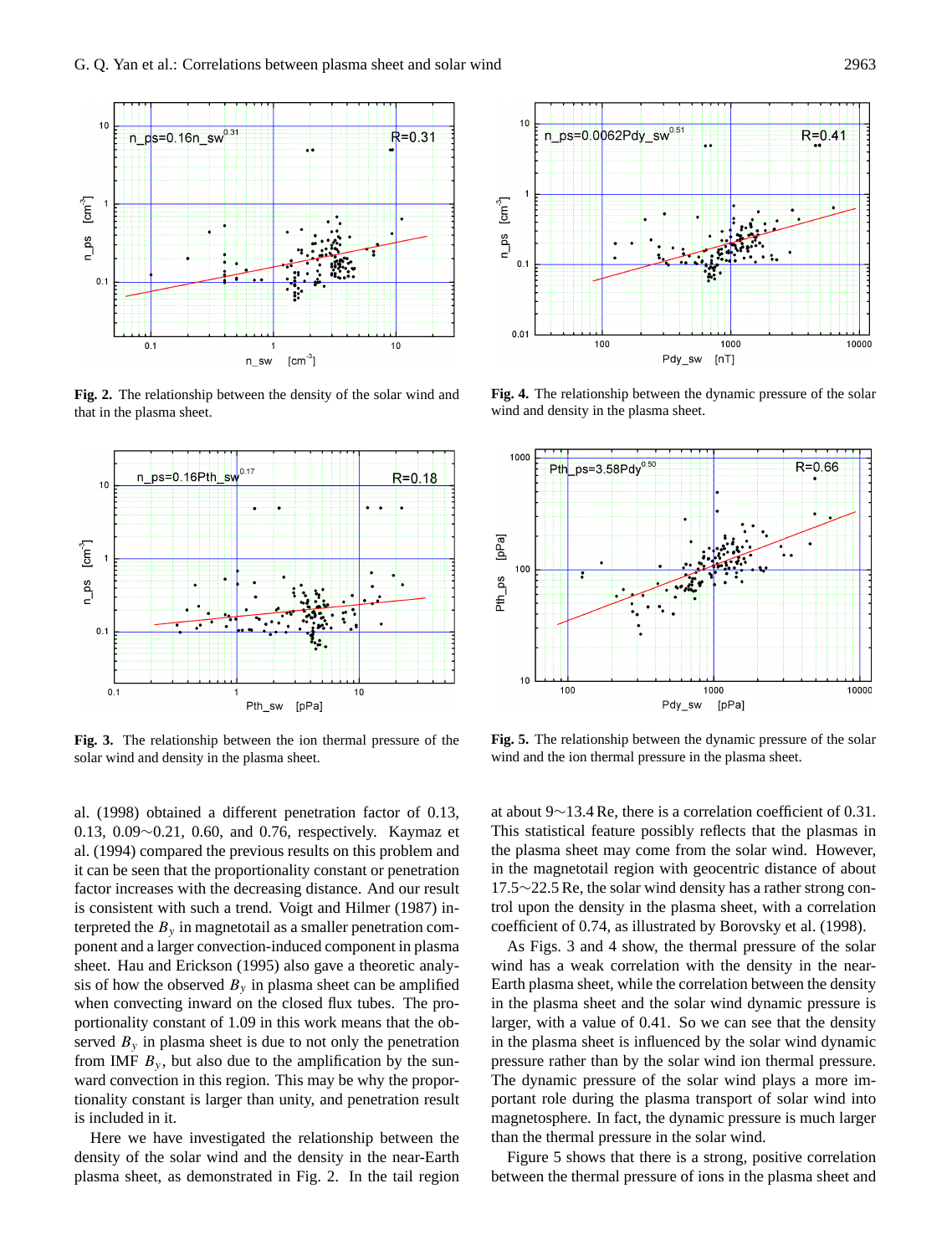

**Fig. 6.** The relationship between the speed of the solar wind and the ion temperature in the plasma sheet.



**Fig. 7.** The relationship between the speed of the solar wind and the ion thermal pressure in the plasma sheet.

the dynamic pressure of the solar wind. Tsyganenko and Mukai (2003) set up analytical models of the central plasma sheet properties as functions of solar wind and IMF parameters. Their model of the plasma sheet thermal pressure indicated that ion thermal pressure in the plasma sheet is controlled by solar wind dynamic pressure. The correlation in Fig. 5 means that in the tail region at 9∼13.4 Re, the ion thermal pressure in the plasma sheet is strongly controlled by solar wind dynamic pressure. The ion dynamic pressure dominates in the solar wind, while the ion thermal pressure dominates in the plasma sheet. The strong correlation reflects the pressure balance between the solar wind and the magnetotail plasma sheet.

Figure 6 shows that there is a weak, negative correlation between solar wind speed and ion temperature in the plasma sheet. The correlation coefficient is −0.19, not very high. On the other hand, there is no correlation between solar wind speed and ion thermal pressure in plasma sheet, as illustrated in Fig. 7.



**Fig. 8.** The relationship between the speed of the solar wind and the ion thermal pressure in the plasma sheet while IMF Bz>−2.0nT.



**Fig. 9.** The relationship between the speed of the solar wind and the ion thermal pressure in the plasma sheet while IMF  $B_z > -2.0$ nT.

Now the separation according to the IMF  $B<sub>z</sub>$  has been made. Data points with IMF Bz<−2. 0 nT are regarded as the situation of southward IMF, while the other data points are regarded as the situation of northward IMF. According to such a regulation, the 139 data points are divided into the situation of southward IMF, including 41 ( $R_{\text{random}}$ =0.31) data points and northward IMF, including 98 ( $R_{\text{random}}$ =0.20) data points. Under the southward IMF, neither ion temperature nor ion thermal pressure in the plasma sheet has a correlation with the solar wind speed (not shown). However, under northward IMF, both ion temperature and ion thermal pressure have negative correlations with the solar wind speed, with the correlation coefficients of  $-0.25$  and  $-0.26$ , respectively, as shown in Figs. 8 and 9.

The negative correlation in Fig. 8 means that ion temperature in the plasma sheet decreases with the rising of solar wind speed. This feature in the near-Earth plasma sheet is opposite to the positive correlation at the geocentric distance of about 20 Re, which has been revealed by Borovsky et al. (1998). Spence and Kivelson (1993) and Fujimoto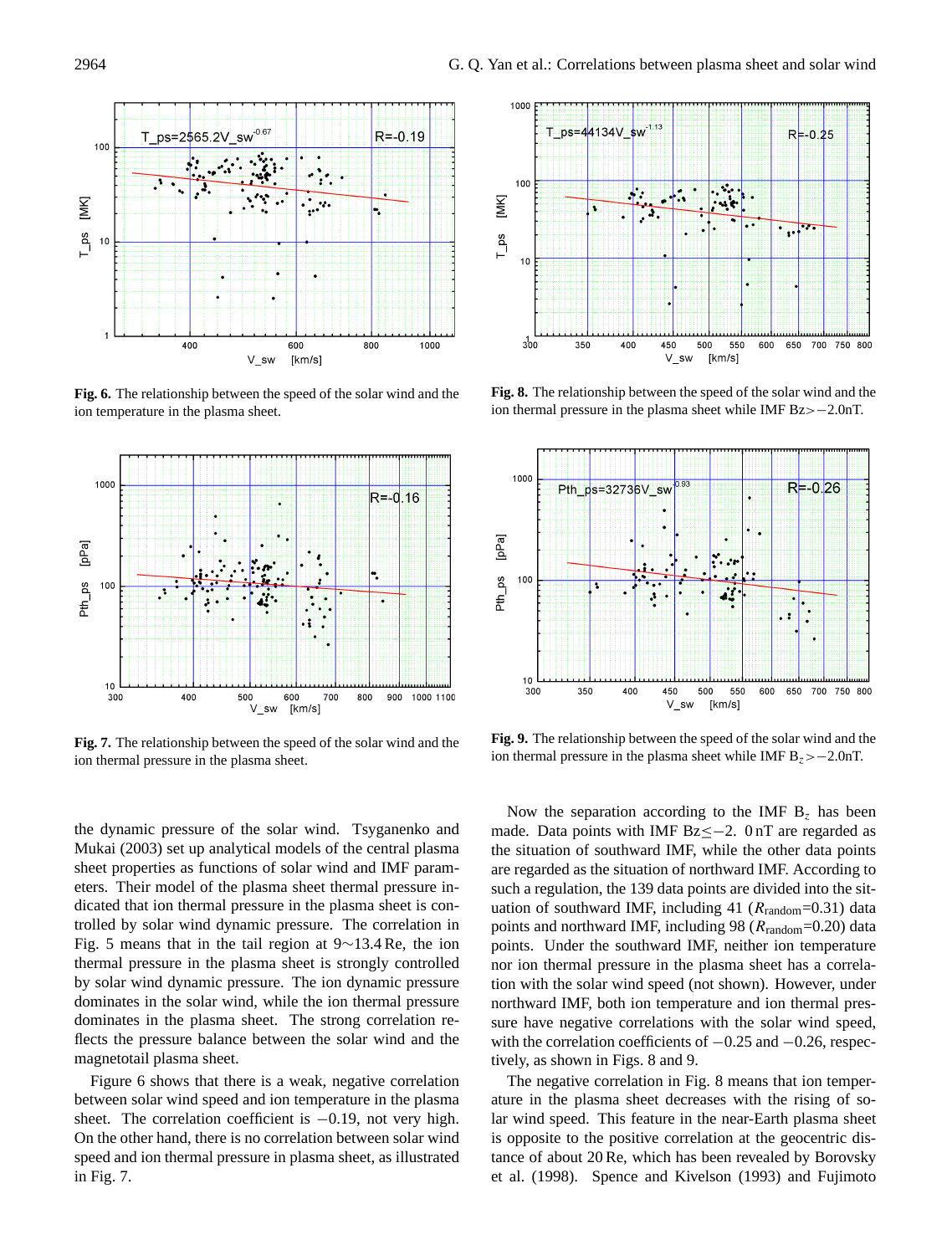et al. (1996) have pointed out that solar wind plasma enters the magnetotail plasma sheet through the Low Latitude Boundary Layer (LLBL). Terasawa et al. (1997) and Fujimoto et al. (1997) found that plasma sheet becomes colder and denser under northward IMF, and that such things happen mostly near the tail's flanks. From this negative correlation in Fig. 8, it can be implied that in the plasma sheet at geocentric distances of 9∼13.4 Re, under northward IMF, ions can be transported to the near-Earth plasma sheet from the LLBL, as well as from the distant tail. The northward IMF is a condition for such transportation through the LLBL. Ions from the LLBL are relatively cold, while ions from the distant tail are relatively hot (Nishida, 2000; Hasegawa et al., 2004a). When the solar wind speed is higher, more ions with low temperature enter the near-Earth plasma sheet through the LLBL, thus the temperature of the plasma sheet becomes colder. That is to say, under northward IMF, besides the distant tail sources, LLBL also plays an important role in the plasma transport into the near-Earth plasma sheet at the geocentric distances of 9∼13.4 Re. The ion thermal pressure in the plasma sheet decreases with the increase in the solar wind speed, shown in Fig. 9, further supporting the viewpoint that, under northward IMF, faster solar wind will enhance the transfer of the cold plasmas in the magnetosheath into the magnetosphere through the LLBL. Comparing the results here with the results of Borovsky et al. (1998), it could also be inferred that the LLBL transferring process more likely occurs at the near-Earth LLBL with geocentric distances less than 20 Re. This statistical result also supports the point that, the faster the solar wind, the more effective the transfer of the plasmas from the magnetosheath into magnetosphere through LLBL (Hasegawa et al., 2004b).

## **4 Summary and conclusions**

In this study, the driving relationship of the near-Earth plasma sheet by the solar wind has been investigated by using a statistical method. The solar wind data were time shifted to correct for solar wind propagation. The results and conclusions obtained may be summarized as follows.

The  $B_y$  in the solar wind and the  $B_y$  in the plasma sheet have a strong, positive correlation, with a coefficient of 0.50. The proportionality constant is as large as 1.09; it is possibly due to both the penetration of the IMF  $B<sub>v</sub>$  and the amplification by the sunward convection in the concerned region. This result would support the model of Hau and Erickson (1995).

The density in the near-Earth plasma sheet can be influenced by the solar wind density and the solar wind dynamic pressure. The dynamic pressure of the solar wind plays an important role during the plasma transport of the solar wind into the magnetosphere, while the thermal pressure of the solar wind has less influence on the density of the near-Earth plasma sheet.

The analytical model of Tsyganenko and Mukai (2003) for the plasma sheet thermal pressure indicated that ion thermal pressure in the plasma sheet is controlled by solar wind dynamic pressure. There is a similar result in our work. The strong, positive correlation between the thermal pressure of ions in the plasma sheet and the solar wind dynamical pressure reflects the requirement of a pressure balance in a statistical sense.

Under northward IMF, the ion temperature and ion thermal pressure decrease with the increase in the solar wind speed. Such negative correlations (although weak) may imply that a fast solar wind will enhance the transfer of the cold plasmas in the magnetosheath through the LLBL, and northward IMF is possibly one important condition for such transportation. The result is consistent with the results of some previous researchers (Tsyganenko and Mukai, 2003).

*Acknowledgements.* The authors are grateful to ACE swepam & mag team for offering the ACE measurement data. The authors are also grateful to DSP FGM & HIA team for offering DSP magnetic and hot ion measurement data. This work was supported by National Natural Science Foundation of China Grant No. 40125012 and 40390150, and Ministry of Science and Technology of China Grant No. G20000784.

Topical Editor T. Pulkkinen thanks V. A. Sergeev, G. Siscoe and another referee for their help in evaluating this paper.

### **References**

- Bendat, J. S. and Piersol, A. G.: Random Data: Analysis and Measurement Procedures, Sect. 4.8.1, John Wiley, New York, 1971.
- Beyer, W. H. (Ed.): Handbook of Tables for Probability and Statistics, Sect. IX, Chem. Rubber, Cleveland, Ohio, 1966.
- Borvosky, J. E., Thomsen, M. F., and Elphic, R. C.: The driving of plasma sheet by the solar wind, J. Geophys. Res., 103, 17 617– 17 639, 1998.
- Carr, C., Brown, P., Zhang, T. L., et al.: The Double Star magnetic field investigation: instrument design, performance and highlights of the first year's observation, Ann. Geophys., 23, 2713– 2732, 2005.
- Cowley, S. W. H.: Magnetospheric asymmetries associated with the Y-component of the IMF, Planet. Space. Sci., 29, 79–76, 1981.
- Dandouras, J.: On the average shape and position of the geomagnetic neutral sheet and its influence on plasma sheet statistical studies, J. Geophys. Res., 97, 7345, 1988.
- Fairfield, D. H.: On the average configuration of the geomagnetic tail, J. Geophys. Res., 84, 1950, 1979.
- Fujimoto, M., Nishida, A., Mukai, T., Saito, Y., Yamamoto, T., and Kokubun, S.: Plasma entry from the flanks of the near-Earth magnetotail: GEOTAIL observations in the dawnside LLBL and the plasma sheet, J. Geomag. Geoelectr., 48, 711–727, 1996.
- Fujimoto, M.; T. Terasawa, and T. Mukai : The cold-dense plasma sheet: A GEOTAIL perspective, Space Science Reviews, 80, 325-339, 1997.
- Hammond, C. M., Kivelson, M. G., and Walker, R. J.: Planetary magnetotails: magnetic configuration and nonthermal plasma, Ph.D. thesis, Univ. of Calif., LA, 1992.
- Hasegawa, H., Fujimoto, M., Saito, Y., and Mukai, T.: Dense and stagnant ions in the low-latitude-boundary-region under northward interplanetary magnetic field, Geophys. Res. Lett., 31, L0682, doi:10.1029/2003GL019120, 2004a.